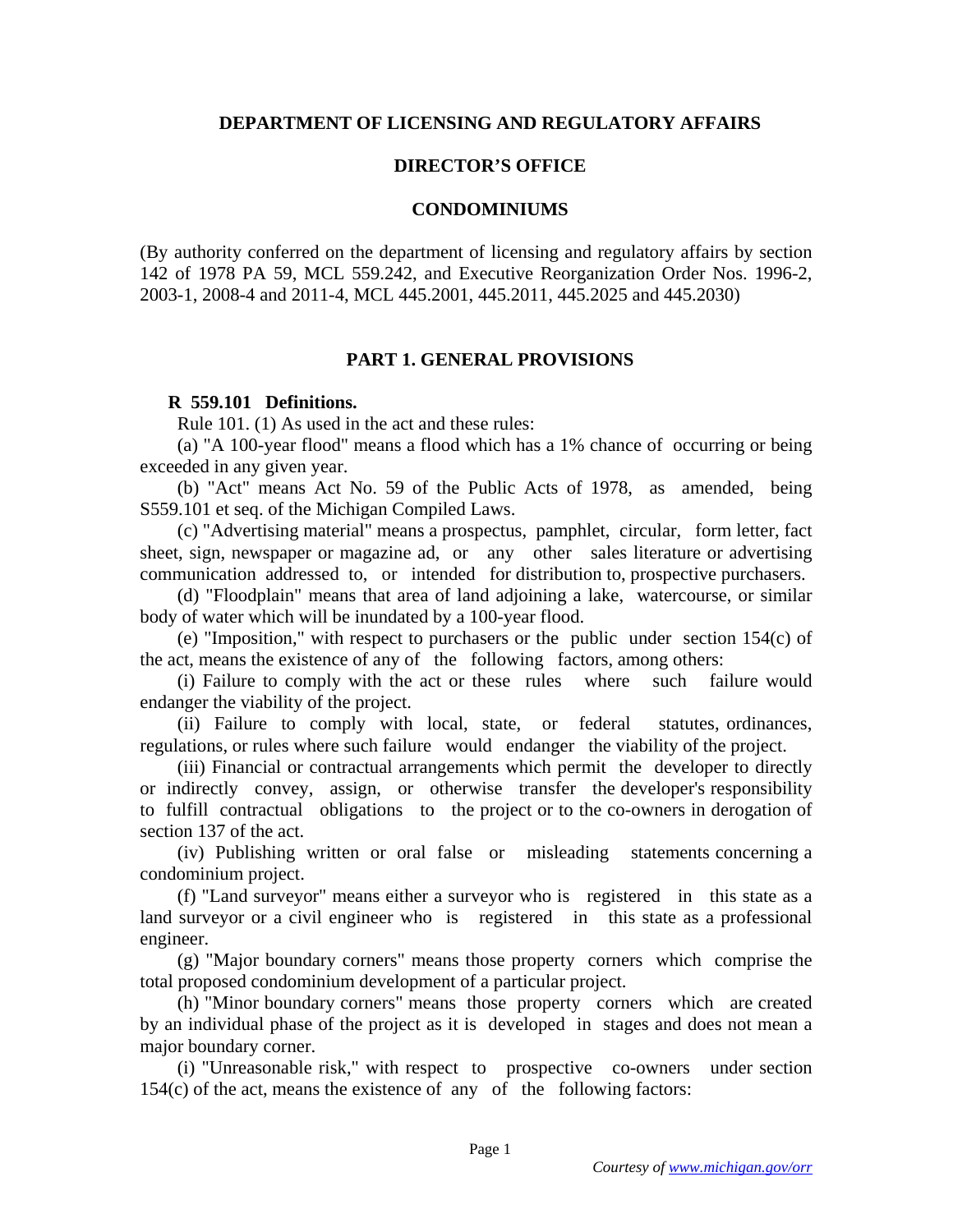(i) A prospective co-owner is likely to lose the money deposited towards the purchase of a condominium unit.

 (ii) A prospective co-owner would not receive marketable title to the condominium unit.

 (iii) The common elements of a condominium project are not completed as advertised or stated in the master deed or disclosure statement.

 (iv) The developer does not pay the developer's share of the monthly assessments as required by the master deed or other legal documents.

 (v) The developer enters into loans with, or borrows money from, the association prior to the transitional control date.

 (vi) The developer fails to keep adequate financial records of income and expenditures of the association of co-owners prior to the transitional control date.

(vii) The developer commingles funds of the co-owners' association.

 (viii) Other actions which materially endanger the public interest or the interest of condominium co-owners.

(2) Terms defined in the act have the same meanings when used in these rules.

History: 1979 AC; 1985 AACS.

#### **R 559.102 Name of proposed condominium project; reservation.**

 Rule 102. The name of a proposed condominium project shall not be such as to confuse or mislead the public.

History: 1979 AC; 1985 AACS.

#### **R 559.103--R 559.105 Rescinded.**

History: 1979 AC; 1985 AACS.

#### **R 559.106 Disclosure booklet.**

Rule 106. (1) The disclosure booklet required by section  $84a(1)(C)$  of the act to be distributed to prospective purchasers shall be "The Condominium Buyers Handbook," as published by the administrator.

 (2) "The Condominium Buyers Handbook" shall be distributed to purchasers who sign a purchase agreement 9 business days before a purchase agreement becomes a binding agreement, pursuant to section 84 of the act.

History: 1979 AC; 1985 AACS.

#### **R 559.107 Advertising, sales material, and other representations.**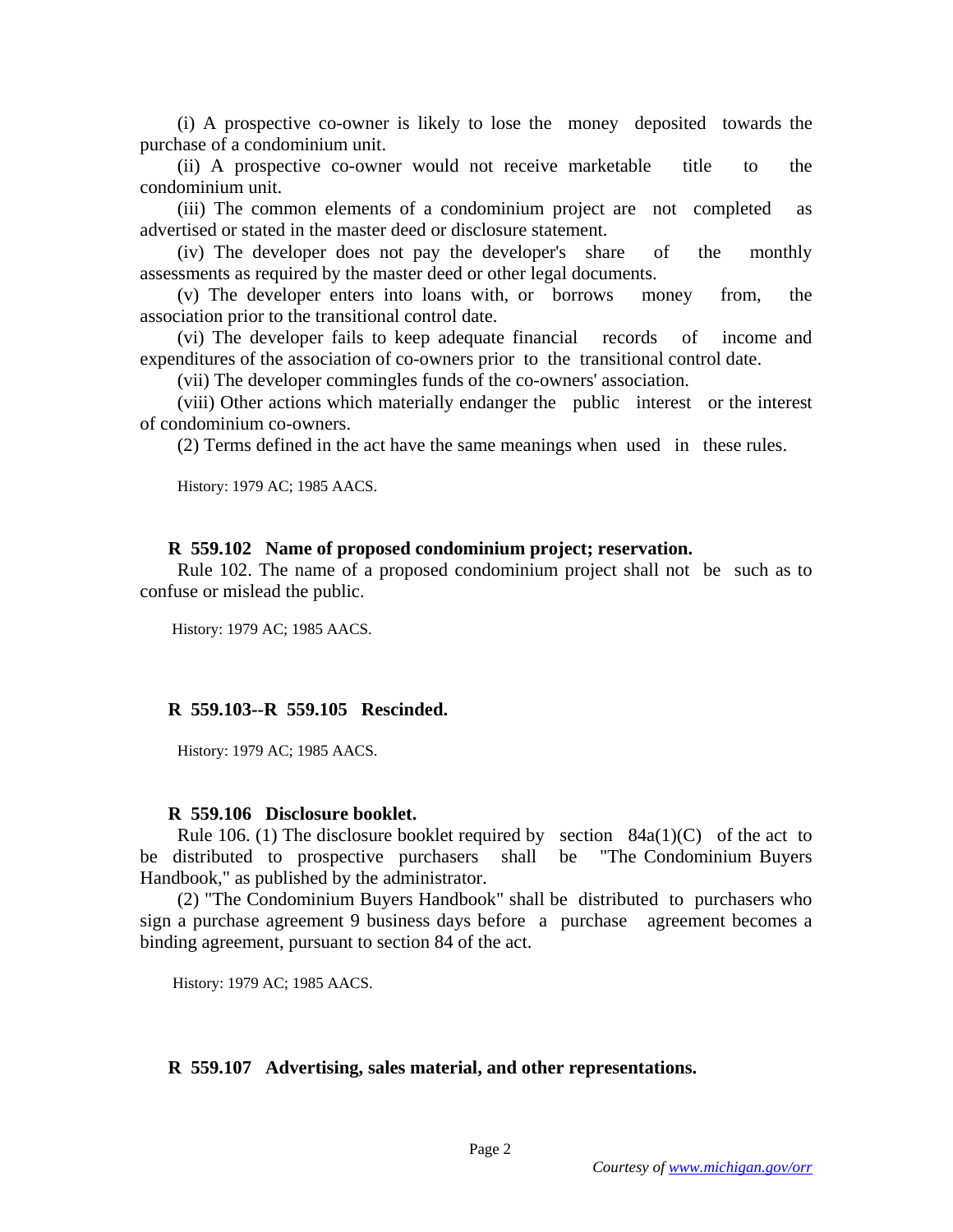Rule 107. (1) Advertising, sales material, and oral representations shall be truthful and accurate and designed to fully inform the public about the project. Such materials shall not be presented in such a way as to create a false impression about the nature, status, quality, or cost of a proposed condominium project or its location.

 (2) A developer or any agent shall not represent to any person that the administrator has inspected or approved the quality, value, or price of any unit.

History: 1979 AC.

# **R 559.108 Rescinded.**

History: 1979 AC; 1985 AACS; 2014 AACS.

# **R 559.109 Termination of condominium project; notice to interested parties.**

 Rule 109. (1) Pursuant to sections 50 and 51 of the act, notification of termination shall be given to all parties interested in the project, including the following:

(a) Escrow agents.

(b) Land contract vendors.

(c) Project creditors.

(d) Project lienors.

(e) Prospective purchasers who have deposited funds.

 (f) Any other person who holds an outstanding interest in the condominium property.

 (2) Such notice shall be made by first-class mail to the person's last known address.

History: 1979 AC; 1985 AACS.

# **R 559.110 Rescinded.**

History: 1979 AC; 1985 AACS; 2014 AACS.

#### **R 559.111 Shared recreational facilities.**

 Rule 111. Pursuant to section 134 of the act, a recreational facility which is to be enjoyed by condominium co-owners and third parties shall, at a minimum, comply with the following provisions:

 (a) When the recreational facilities are owned by the condominium co-owners and are to be used by a third party, all of the following conditions shall be met:

 (i) Disclosure shall be made to all prospective purchasers that the recreational facilities will be shared with a third party.

(ii) The master deed shall define who is entitled to use recreational facilities.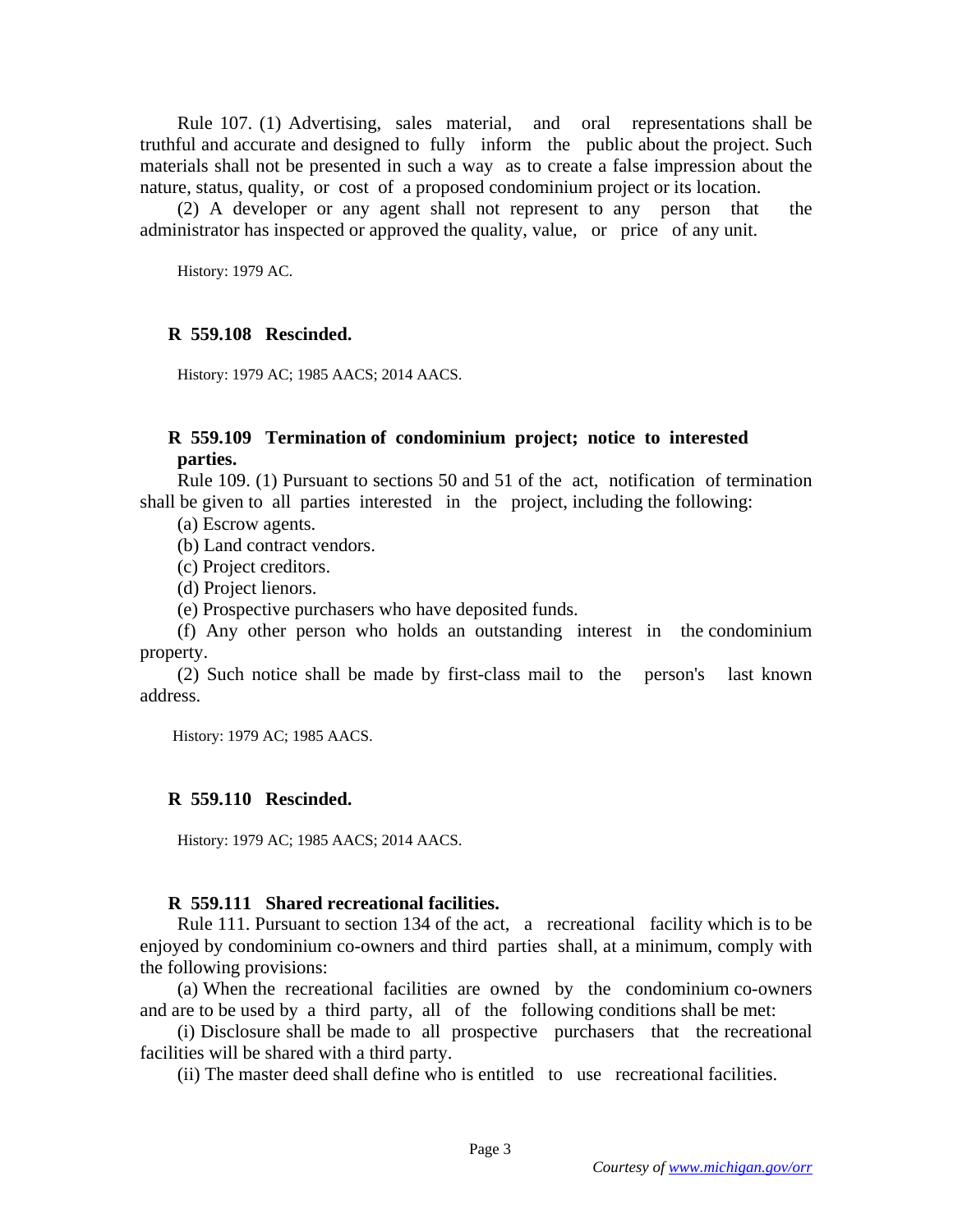(iii) The master deed shall set forth the appropriate financial obligations of all the parties involved.

 (b) When recreational facilities are owned by a third party and condominium co-owners are obligated to help financially support the recreational facilities, all of the following conditions shall be met:

 (i) Disclosure shall be made to prospective purchasers of their financial obligations and responsibilities as co-owners to support the recreational facilities. Such disclosure shall include information regarding all fees charged and compensation paid.

 (ii) The condominium co-owners shall have an equitable vote, as set forth in the disclosure statement, as to the operation and management of the recreational facilities.

 (iii) An arbitration clause to settle disputes upon consent of the parties shall be included in the condominium legal documents.

(iv) The necessary easements shall be established.

 (v) The books and records of the recreational facilities shall be kept separate from other operations and shall be made available for inspection by the co-owners.

History: 1979 AC; 1985 AACS.

#### **R 559.112 Condominium project warranties.**

 Rule 112. Condominium project warranties shall comply with state and federal law. The terms of any warranty offered in connection with the sale of a condominium unit shall be clearly disclosed. The name, address, and telephone number of the individual responsible for fulfilling warranty claims shall be stated in the warranty.

History: 1979 AC; 1985 AACS.

### **PART 2. PERMIT TO TAKE RESERVATIONS**

# **R 559.201 Rescinded.**

History: 1979 AC; 1985 AACS.

# **PART 3. CONTENTS OF A MASTER DEED**

#### **R 559.301 Minimum requirements.**

 Rule 301. (1) A master deed shall contain a statement referring to the condominium subdivision plan and the condominium bylaws and shall incorporate them by reference.

 (2) A master deed shall contain the mandatory provisions required by sections 8, 9, 37(3), and 69 of the act.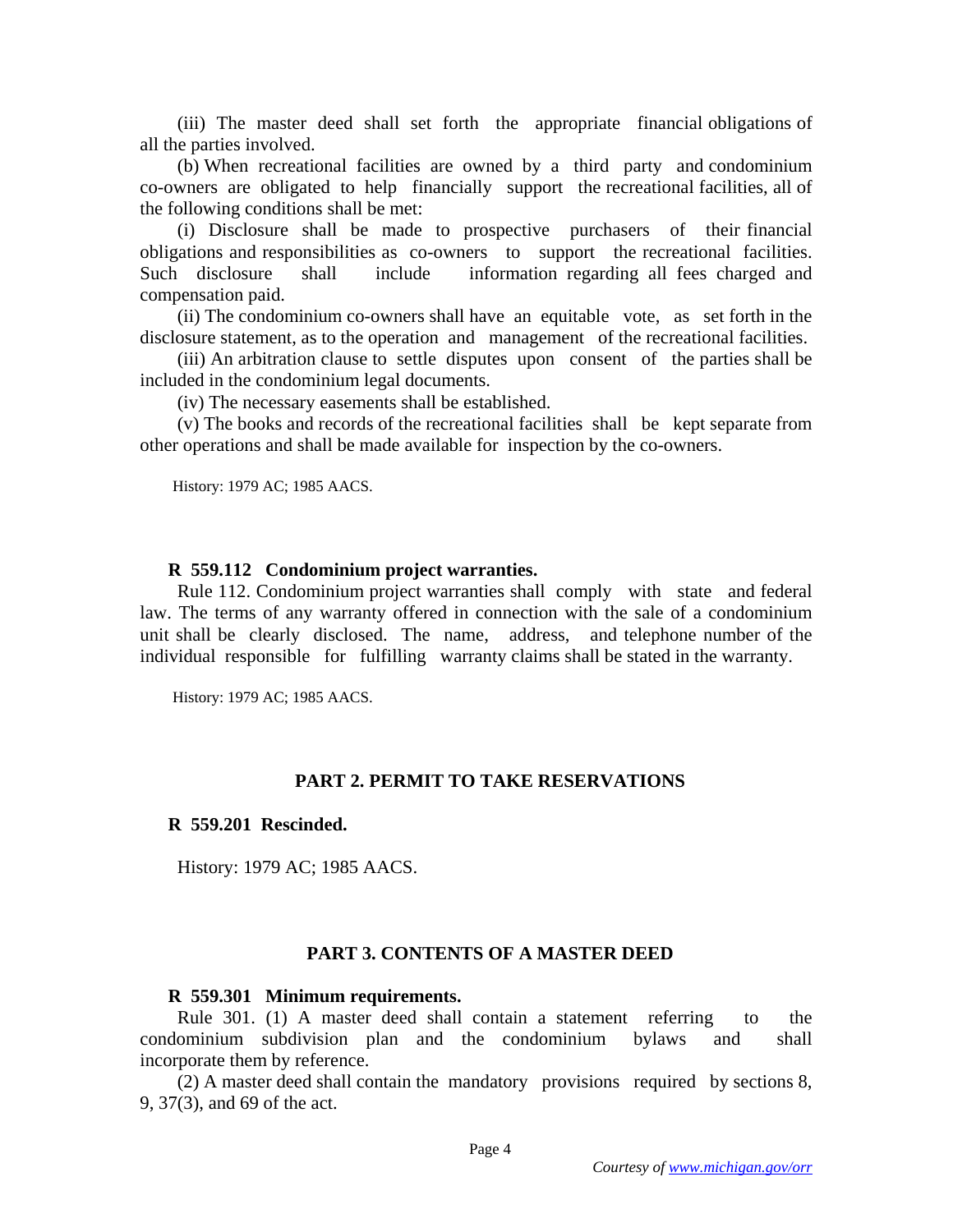(3) Where applicable, a master deed shall contain the provisions in sections 31, 32, 33, 34(2), 35, 36, 37(1) and (2), 41, 45, 46, 47, 49, and 121 of the act.

 (4) A master deed shall describe in detail all general and limited common elements. Pursuant to section 39 of the act, limited common elements shall be assigned in the master deed, unless the power to amend the master deed to make such assignments is reserved to the developer. The master deed shall designate the manner in which the common elements will be assessed.

 (5) Pursuant to sections 35, 40, and 44 of the act, a master deed shall provide for the following easements:

 (a) Reciprocal easements for a change of boundaries of units due to shifting, settling, or moving of a building in the condominium project.

 (b) Easements for the installation, maintenance, and service for all utilities, including light, heat, power, sewer, water, and communications.

 (c) If the project is not served by an existing municipal water and sewage system, and any component of the system is not located on property to be owned by the condominium, an easement shall be obtained, or other suitable arrangement made, for the repair and maintenance of such components, so long as the system continues to be used by the project.

 (d) Such other easements as may be necessary for continued use and enjoyment of the project.

History: 1979 AC; 1985 AACS.

#### **PART 4. CONDOMINIUM SUBDIVISION PLAN**

#### **R 559.401 General requirements.**

 Rule 401. (1) The condominium subdivision plan shall be an exhibit to the master deed. The drawings which constitute the plan shall be prepared by an architect, land surveyor, or civil engineer licensed to practice in this state. More than 1 such individual may prepare different segments of the same condominium subdivision plan.

 (2) Each sheet shall contain the name of the condominium and the name and address of the firm responsible for the preparation of that sheet and shall bear a legible seal and signature of the individual responsible for the preparation of that sheet. A complete condominium subdivision plan shall be comprised of all of the following:

(a) Cover sheet.

(b) Survey plan.

(c) Site plan.

(d) Utility plan.

(e) Building floor plan.

(f) Section plans, where applicable.

(g) Floodplain plan, where applicable.

 (h) Where appropriate, individual plans may be combined, if this does not impair legibility.

 (3) Pursuant to section 66(2)(j) of the act, all proposed structures and improvements shown on the drawings shall be labeled either "must be built" or "need not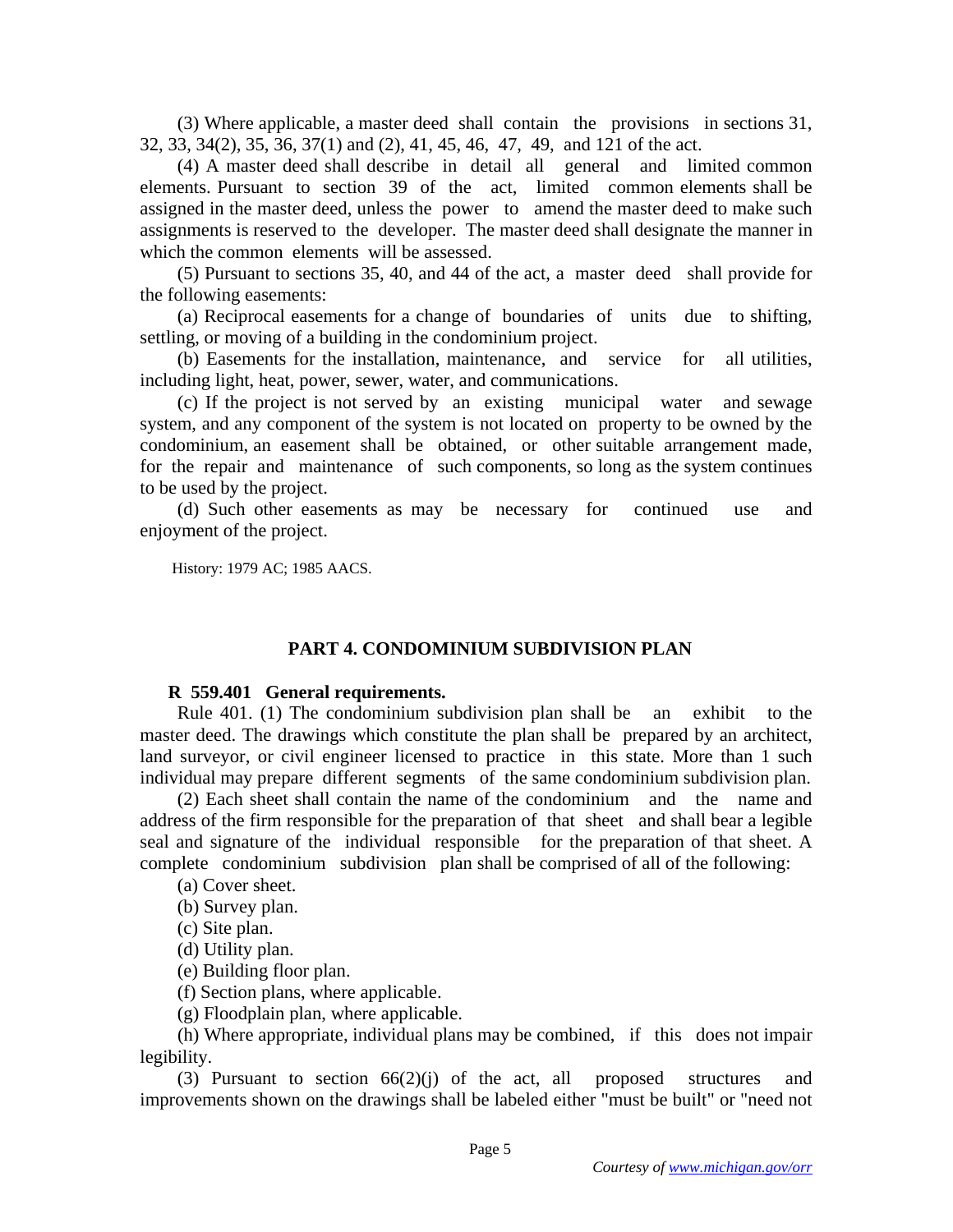be built." This shall be done on the site plan for all proposed structures and improvements, other than utilities, and on the utility plan for all utilities. When labeling a portion of structure "need not be built" and the remainder "must be built," or vice versa, the labeling shall be done on the applicable floor plans and sections.

 (4) When a condominium subdivision plan is drawn, it shall, at a minimum, comply with all of the following provisions:

(a) Be drawn to scale.

 (b) All lettering and numbering shall be mechanical lettering not less than 0.14 inches high. Freehand lettering is not acceptable.

(c) Be drawn on sheets measuring 24 inches by 36 inches.

 (d) The top shall be either the 24- or 36-inch length with the binding margin on the top or left side, respectively.

 (e) All margins from the edge of the sheet to the drawings shall be 1/2 inch, except the binding margin, which shall be 2 inches.

 (f) The general direction "north" shall be placed toward the top or left-hand side of the sheet.

 (g) Each sheet shall be numbered consecutively, beginning with the number 1. The use of suffixes, such as a, b, c, shall only be acceptable when adding supplemental sheets after the initial recording.

 (h) Lots of platted subdivisions which fall within the project boundary shall be shown by dashed lines and dotted numbers. Platted subdivisions which fall contiguous to the project boundary shall be shown by solid lines and numbers.

(i) Indicate the scale of each drawing by means of a graphic bar scale.

 (j) Show the name of the condominium on each sheet, agreeing exactly with the name used in the master deed.

 (k) Use match lines when the survey plan, site plan, or floor plans are shown on more than 1 sheet. The symbol for match lines shall be different from those used for property lines or utility lines.

(l) All signatures shall be in black ink.

 (m) Include a composite plan, to show the relationship of the various sheets to each other, when more than 3 sheets are required to do a survey, site, floodplain, or utility plan.

 (n) Each sheet shall be identified as "proposed, dated \_\_\_\_\_\_\_\_\_\_" or "as-built dated  $\qquad$  ."

History: 1979 AC; 1985 AACS.

#### **R 559.402 Contents.**

 Rule 402. A complete condominium subdivision plan shall be comprised of the following:

(a) A cover sheet, showing all of the following:

(i) The name and location of the condominium project.

 (ii) Prescribed wording as indicated in section 66(3) of the act for assignment of a condominium subdivision plan number by the county register of deeds.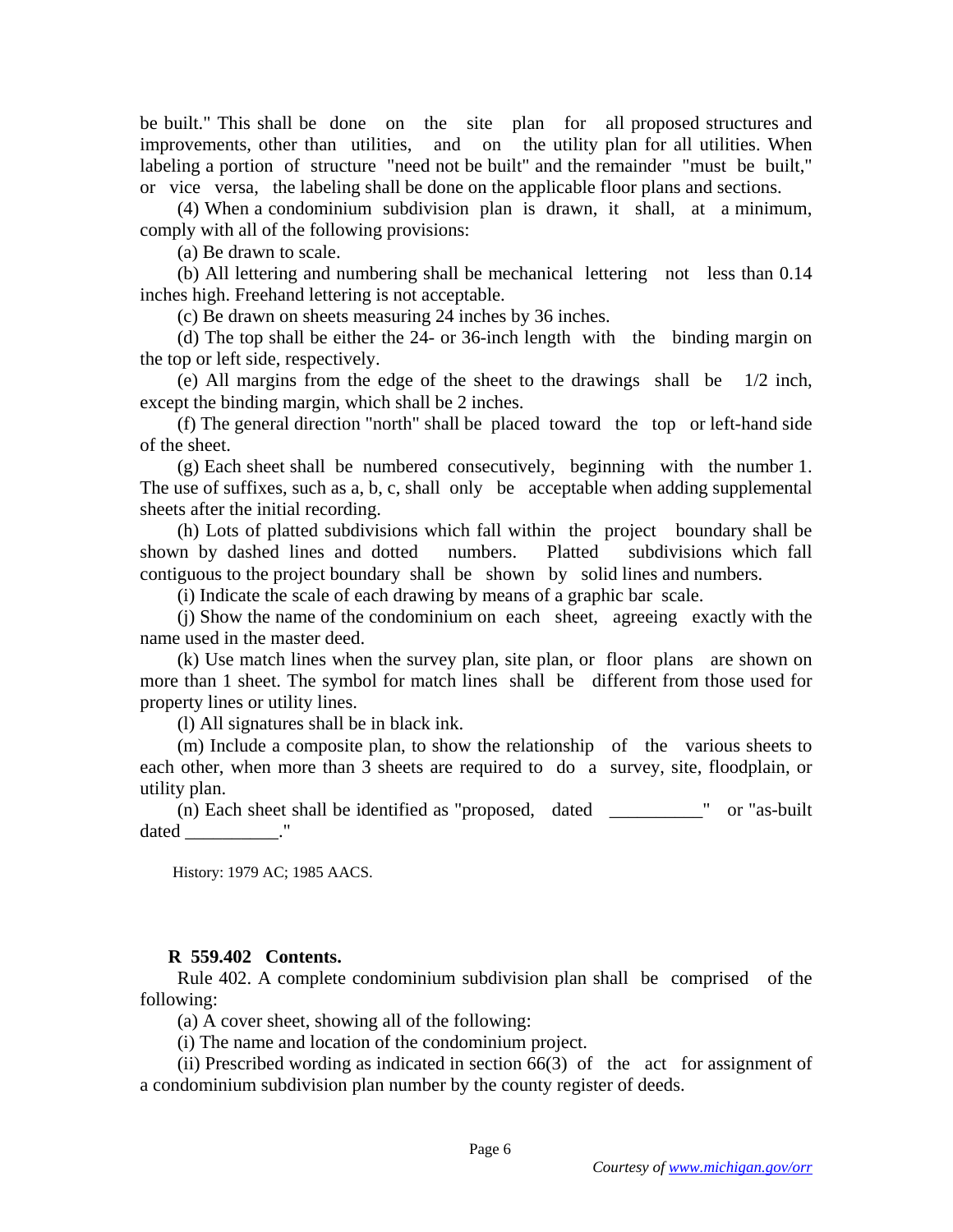(iii) Prescribed wording stating the exhibit letter or number as used in the master deed.

(iv) The name and address of the developer.

(v) A complete and accurate written property description.

(vi) A comprehensive sheet index.

(b) A survey plan, showing all of the following:

(i) A surveyor's certificate prescribed as follows:

#### SURVEYOR'S CERTIFICATE

 I, \_\_\_\_\_\_\_\_\_\_\_\_\_\_\_\_\_\_\_\_ (Name of Individual), registered land surveyor or registered civil engineer of the state of Michigan, hereby certify: That the subdivision plan known as \_\_\_\_\_\_\_\_\_\_\_\_\_\_\_ (name) county condominium subdivision plan no.  $\Box$ , as shown on the accompanying drawings, represents a survey on the ground made under my direction (thatthere are no existing encroachments upon the lands and property herein described) or (that there are existing encroachments upon the lands and property described as shown).

 That the required monuments and iron markers have been located in the ground as required by rules promulgated under section 142 of Act No. 59 of the Public Acts of 1978.

 That the accuracy of this survey is within the limits required by the rules promulgated under section 142 of Act No. 59 of the Public Acts of 1978.

 That the bearings, as shown, are noted on survey plan as required by the rules promulgated under section 142 of Act No. 59 of the Public Acts of

\_\_\_\_\_\_\_\_\_\_\_\_\_\_\_\_\_\_\_\_\_\_\_\_\_\_\_\_\_\_\_ \_\_\_\_\_\_\_\_\_\_\_\_\_\_\_\_\_\_\_\_\_\_\_\_\_\_\_\_\_\_\_\_\_

1978.

(Date) (Signature)

 Individual Name--Printed Registered land surveyor or Registered civil engineer Registration No.  $\overline{\phantom{a}}$  (fill in) (Firm name--if any) (Seal) (Firm address)

 (ii) All easements and encroachments, whether of benefit or burden, dimensioned and identified.

 (iii) All property boundaries complete with bearings, distances, and curve data necessary to completely traverse the parcel or parcels.

(iv) All property corners monumented as prescribed in R  $559.407(1)(a)$ .

 (v) A survey bench mark shown by symbol and described with its elevation referenced to an official bench mark of the national geodetic survey of the United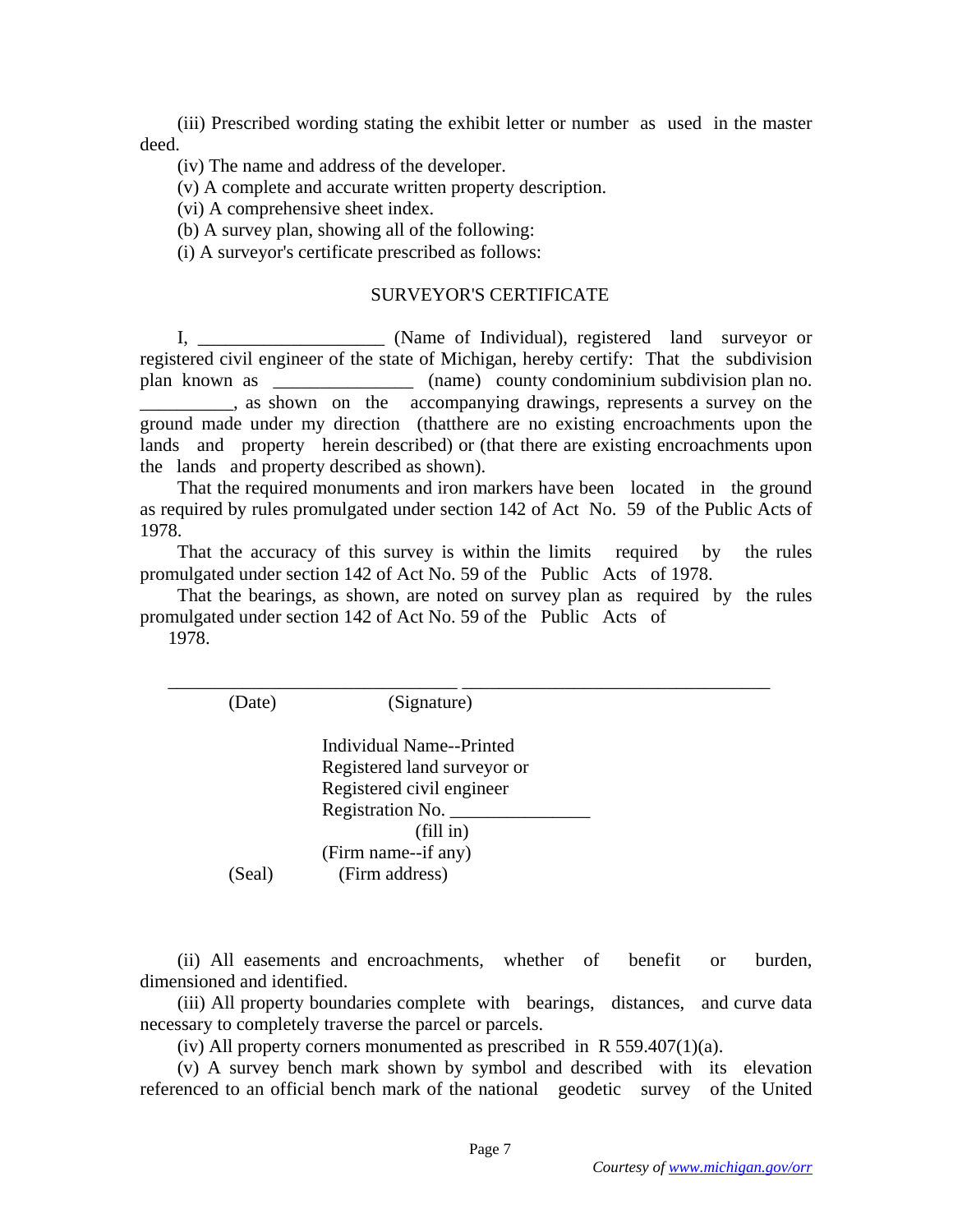States geological survey, which are based on the national geodetic vertical datum of 1929. If the bench mark is more than 200 feet from the total site, a permanent bench mark shall be established within that distance in accordance with the generally accepted standards for establishment of such a bench mark.

(vi) Identification of all contiguous properties or waterways.

 (vii) In the case of expandable condominium projects, all land on which the balance of the project may be located shall be shown, complete with distances, bearings, and curve data, identified as proposed future development. This land shall be shown in relationship to the phase being currently submitted.

 (viii) A location map of the project with its relationship to the surrounding area.

 (c) A floodplain plan when the condominium lies within or abuts a floodplain area, showing all the following:

(i) The location of all condominium buildings and improvements.

 (ii) The floodplain shall be shown within a contour line as established by the department of natural resources.

 (iii) The floodplain contour line shall be shown to the point where it intersects with the boundaries of the condominium project or to its limits, whichever is greater, and be dimensioned to the nearest whole foot from the street or traverse line.

(iv) The contours over the entire project shown at 2-foot intervals.

 (v) The floodplain area shall be clearly labeled with words "floodplain area." A common element or a condominium unit, other than a campsite or a marina unit, shall not be constructed where it may be reasonably anticipated that the structures will be damaged by flooding. Where the proposed condominium project is within a floodplain, the administrator may require a statement from a registered engineer that the subject property is not in apparent present or future danger of flooding, including herewith an explanation of the factors leading to that conclusion.

(d) A site plan showing all of the following:

 (i) Specific locations of all property corners, condominium buildings or units, and improvements by a coordinate system established in the form of latitudes and departures in north-south and east-west directions from an established point, preferably a property corner.

 (ii) All coordinate values referenced to either the Michigan coordinate system, prescribed by Act No. 9 of the Public Acts of 1964, being SS 54.231 to 54.239 of the Michigan Compiled Laws, or to a city coordinate system, if one exists, or to a monument set during the survey, if such coordinate systems have not been established.

 (iii) The relationship of the condominium units to the condominium property boundaries by either showing 2 coordinates on the same line, as prescribed in (ii) above, on 2 corners of the building or unit, or by 1 coordinate on the building or unit corner, and by a bearing related to the true meridian or a previously established meridian.

(iv) All general and limited common elements and approximate size.

(e) A utility plan showing all of the following:

 (i) All utility lines for gas, electricity, water, steam, telephones, storm sewer, sanitary sewer, or services of a similar nature.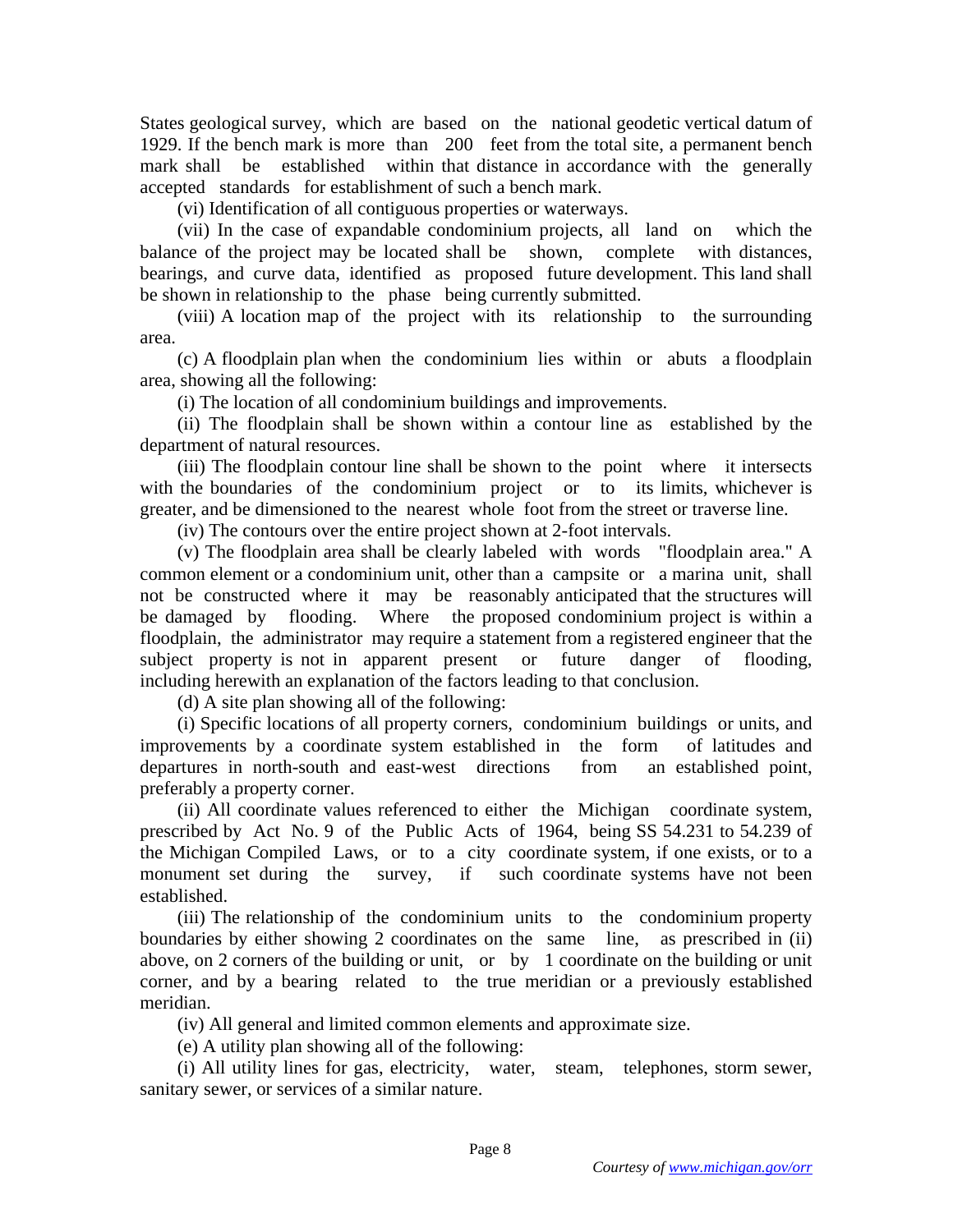(ii) A legend stating the source from which the location information was obtained.

(iii) The location and identity of all utility meters.

(iv) The size of the various utility lines.

 (f) Floor plans, when the use is intended for residential, office, industrial or business, or any other type, with the ownership contained within a building or buildings, showing all of the following:

 (i) All structures and the specific location of each condominium unit in the project, which shall be by a system of dimensional descriptions and angle measurements.

 (ii) Each floor of each building, including all general and limited common elements and approximate size.

(iii) Each unit's boundaries clearly distinguishable by a heavy black line.

(iv) The area of each condominium unit.

(v) A number assigned to each unit.

 (g) Sections, when the use is intended for residential, office, industrial or business, or another type with the ownership contained within a building, or buildings, showing all of the following:

 (i) The required number of views necessary to accurately identify the vertical boundaries of the condominium units.

 (ii) Dimensioned all vertical boundaries as referenced to an elevation established at any floor, based on the national geodetic vertical datum of 1929.

(iii) All general and limited common elements.

(iv) All unit boundaries identified by a heavy black line.

History: 1979 AC.

### **R 559.403 Mobile home condominium subdivision plan; contents.**

 Rule 403. (1) A mobile home condominium subdivision plan shall be composed of all of the following in compliance with  $R$  559.402(1)(a) to

(e):

(a) A cover sheet.

(b) Survey plan.

(c) Floodplain plan, where applicable.

(d) Utility plan.

(e) Site plan.

(2) In addition to the requirements of subrule  $(1)(a)$  to  $(e)$  of this rule, show all of the following:

 (a) Sufficient dimensions and angle measurements to accurately identify the area of fee simple ownership contained within a given description on top of the ground or foundation, either on or within the mobile home lot.

 (b) If basements are provided as part of a mobile home condominium unit, a section shall be provided which complies with R  $559.402(1)(g)$  and a floor plan of that basement area shown which complies with R

559.402(1)(f).

History: 1979 AC; 1985 AACS.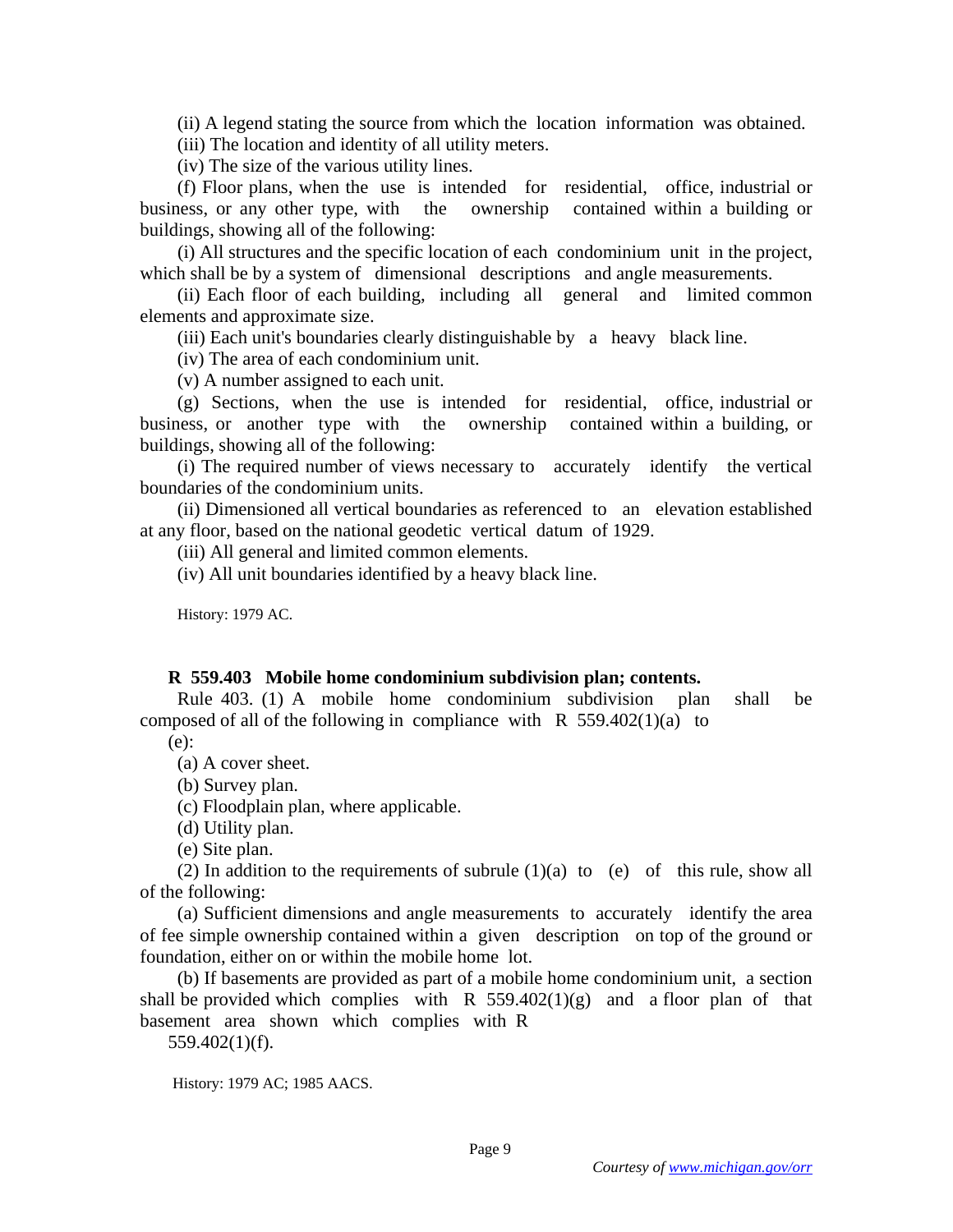### **R 559.404 Campsite condominium subdivision plan; contents.**

 Rule 404. (1) A campsite condominium subdivision plan shall be composed of a cover sheet, survey plan, floodplain plan, where applicable, utility plan, and site plan, complying with R  $559.402(1)(a)$ , (b), (c), (d), and (e).

 (2) In addition to the aforementioned requirements, show sufficient dimensions and angle measurements to accurately identify the area of fee simple ownership contained within a given description on top of the ground.

 (3) The survey plan shall be shown complying with all requirements of R 559.402(1)(b), and each individual condominium campsite shall have its boundaries identified on site by setting iron or steel stakes 1/2 inch in diameter and 18 inches in length, at all corners of the campsite. These stakes shall be so identified on the survey plan.

History: 1979 AC.

### **R 559.405 Marina condominium subdivision plan; contents.**

 Rule 405. (1) A marina condominium subdivision plan shall be composed of all of the following in compliance with R  $559.402(1)(a)$  to (e):

(a) A cover sheet.

(b) Survey plan.

(c) Floodplain plan, where applicable.

(d) Utility plan.

(e) Site plan.

(2) In addition to the requirements of subrule  $(1)(a)$  to (e) of this rule, show all of the following:

 (a) Sufficient dimensions and angle measurements to accurately identify the area of fee simple ownership contained within a given description on top of the water and adjacent to a slip, dock, or similar structure.

 (b) The elevation of the adjacent dock or docks referenced to or on a bench mark on the national geodetic datum of 1929 or international Great Lakes datum.

 (c) The all-time high- and low-water elevations for the Great Lakes and high- and low-water elevations, of record, for inland lakes.

History: 1979 AC; 1985 AACS.

# **R 559.406 Recreational facilities.**

 Rule 406. A recreational facility which is part of the condominium or is being added to the condominium shall be illustrated on the site plan, floodplain plan, and utility plan in the actual location of the facility or, in the case of a proposed facility, the proposed location shall be shown and so identified. Actual floor plans of the facility, if it involves a structure, are not required until it is added to the project and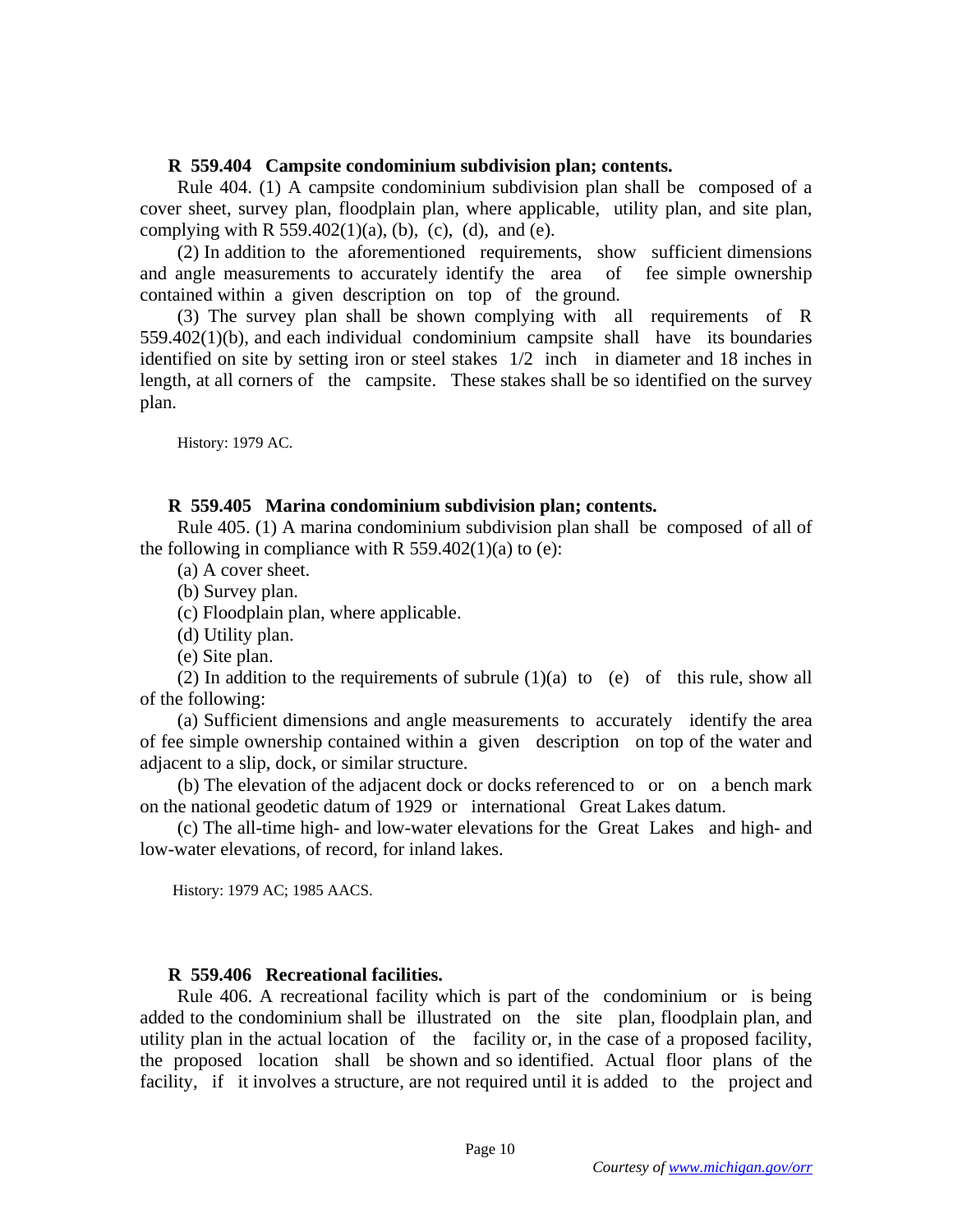are only required if the facility has limited common elements or unit fee simple ownership which would require a floor plan to illustrate the differences and locations.

History: 1979 AC; 1985 AACS.

# **R 559.407 Survey requirements.**

 Rule 407. With respect to the minimum requirements for the survey of a proposed condominium project, monuments shall be located in the ground according to the following requirements:

 (a) Monuments consisting of iron or steel bars, or pipes not less than 1/2 inch in diameter and 36 inches in length, and completely encased in concrete not less than 4 inches in diameter shall be placed at all major boundary corners.

 (b) Monuments consisting of iron or steel bars, or pipes not less than 1/2 inch in diameter and 18 inches in length, or other approved markers shall be placed at all minor boundary corners.

 (c) Monuments shall be located in the ground at all angles in the boundaries of the condominium project boundary; at all points of curvature, points of tangency, points of compound curvature, points of reverse curvature, and angle points in the side lines of streets and alleys; and at all angles of an intermediate traverse line.

 (d) If a location of a monument is clearly impractical, it is sufficient to place a reference monument as specified in subdivisions (a) and (e) of this rule. It shall be placed nearby and the precise location thereof shall be clearly indicated on the survey plan of the condominium subdivision plan and referenced to the true point.

 (e) If a point required to be monumented is on a bedrock outcropping or other hard surface, a steel rod, not less than 1/2 inch in diameter, shall be drilled and grouted into solid material to a minimum depth of 8 inches and clearly labeled on the survey plan.

 (f) All required monuments shall be placed flush with the ground, where practicable, in accordance with the final grade.

 (g) All required monuments shall be placed before the date of the surveyor's certificate as required by  $R$  559.402(b)(i) unless undesirable conditions prohibit such placement. When the monuments are not placed before the date of the surveyor's certificate, they shall be placed within 1 year from the date of recording. The surveyor's certificate shall also be revised accordingly to reflect the nonplacement of monuments and a date by which they will be placed.

 (h) The relative error of closure of the surveyed land shall be not more than the ratio of 1 part in 5,000.

 (i) The bearings shall be expressed in relation to the true meridian or a previously established meridian or bearing, and a statement by the surveyor on the survey plan shall state the source of information used in obtaining the bearings outlined.

 (j) Easements shall be established where necessary on access roads which provide access to the proposed condominium. When joint use of an access road to the project is intended, an agreement for maintenance shall also be established.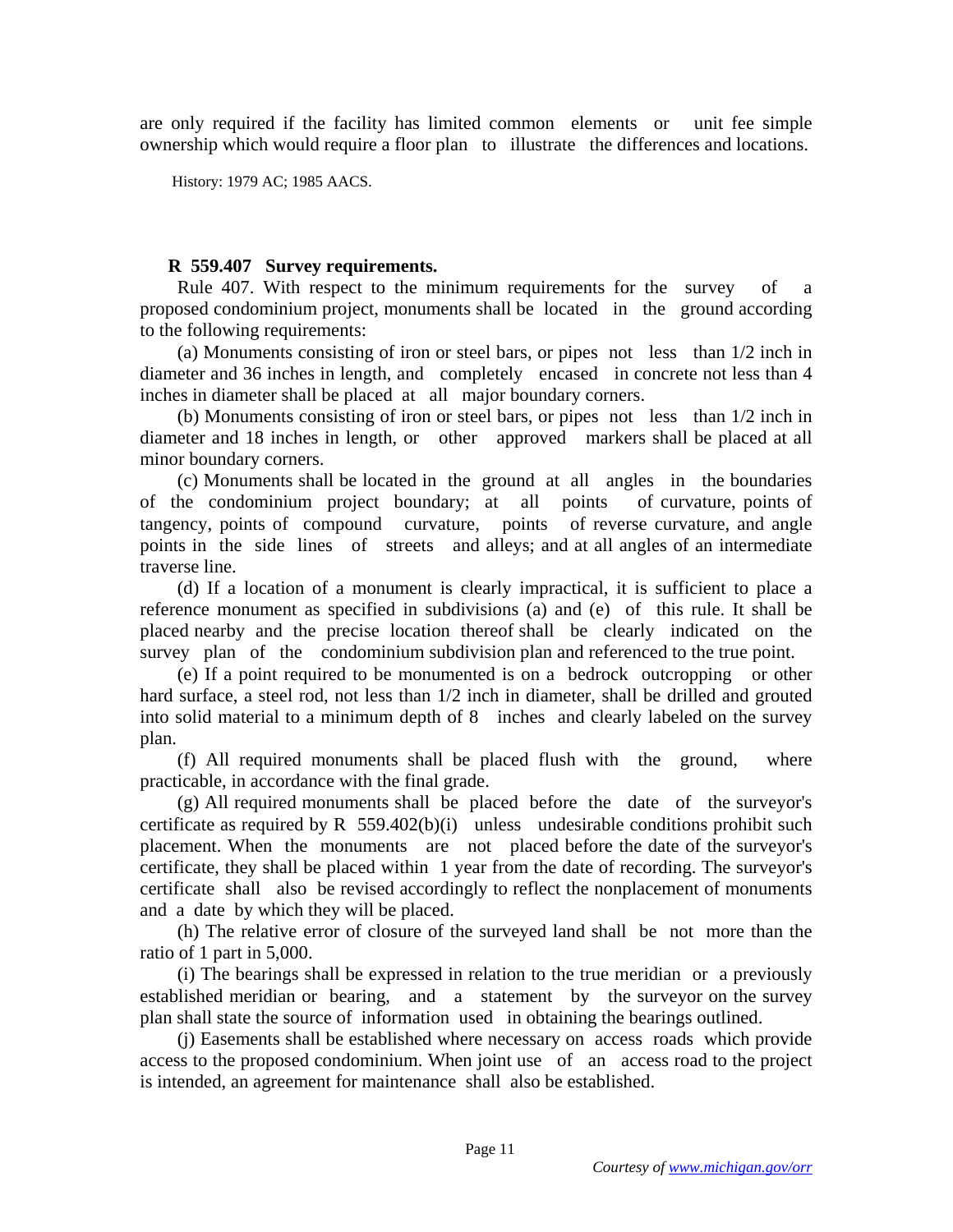## **R 559.408 Identification of a unit, common element, and amenity.**

 Rule 408. A unit, limited common element, and amenity shall be identified as follows:

 (a) Each unit within a proposed condominium project shall be numbered consecutively, beginning with number 1, throughout the entire project.

 (b) Units within a multi-phase development shall be numbered consecutively throughout all phases or amendments.

 (c) The same unit number shall not be repeated for different units in the same project.

 (d) A unit number shall be shown within the area of ownership for that unit on the condominium subdivision plan.

 (e) A structure or improvement, other than those containing units to be conveyed, shall be identified by its title.

History: 1979 AC.

### **R 559.409 Superseding consolidated subdivision plan.**

 Rule 409. Upon completing and recording the last phase of a multiphase project, whether the original plan submissions were done by amendment or separate phases, a superseding consolidated subdivision plan shall be prepared and recorded. The superseding consolidated subdivision plan shall combine all previously recorded condominium subdivision plans in the following manner:

(a) For projects recorded by amendments, all of the following provisions apply:

 (i) Eliminate all reference to replats, but retain the condominium subdivision plan number as originally assigned.

(ii) Include the exhibit number or letter as used in the consolidated master deed.

(iii) Eliminate all reference to amended sheets in the sheet index.

(iv) Redate each sheet.

 (v) In all other aspects, these drawings shall be the same as the last recorded submission for that particular project.

 (b) For projects recorded in separate phases, all of the following provisions apply:

(i) Eliminate all reference to phase, section, segment, and number.

(ii) Include the exhibit number or letter as used in the consolidated master deed.

(iii) Redate each sheet.

 (iv) Use the prescribed wording indicated as follows for reference of the previously assigned condominium subdivision plan numbers: A replat of \_\_\_\_\_\_\_\_ county condominium subdivision plans. Nos.  $\qquad \qquad$ ,  $\qquad \qquad$ ,  $\qquad$ ,  $\qquad$ ,  $\qquad$ ,  $\qquad$ ,  $\qquad$ ,  $\qquad$ ,  $\qquad$ ,  $\qquad$ ,  $\qquad$ ,  $\qquad$ ,  $\qquad$ ,  $\qquad$ ,  $\qquad$ ,  $\qquad$ ,  $\qquad$ ,  $\qquad$ ,  $\qquad$ ,  $\qquad$ ,  $\qquad$ ,  $\qquad$ ,  $\qquad$ ,  $\qquad$ ,  $\qquad$ 

\_\_\_\_\_. (As previously assigned by the county register of deeds).

 (v) Use the prescribed wording as indicated in section 66(3) of the act for assignment of a new condominium subdivision plan number for the consolidation.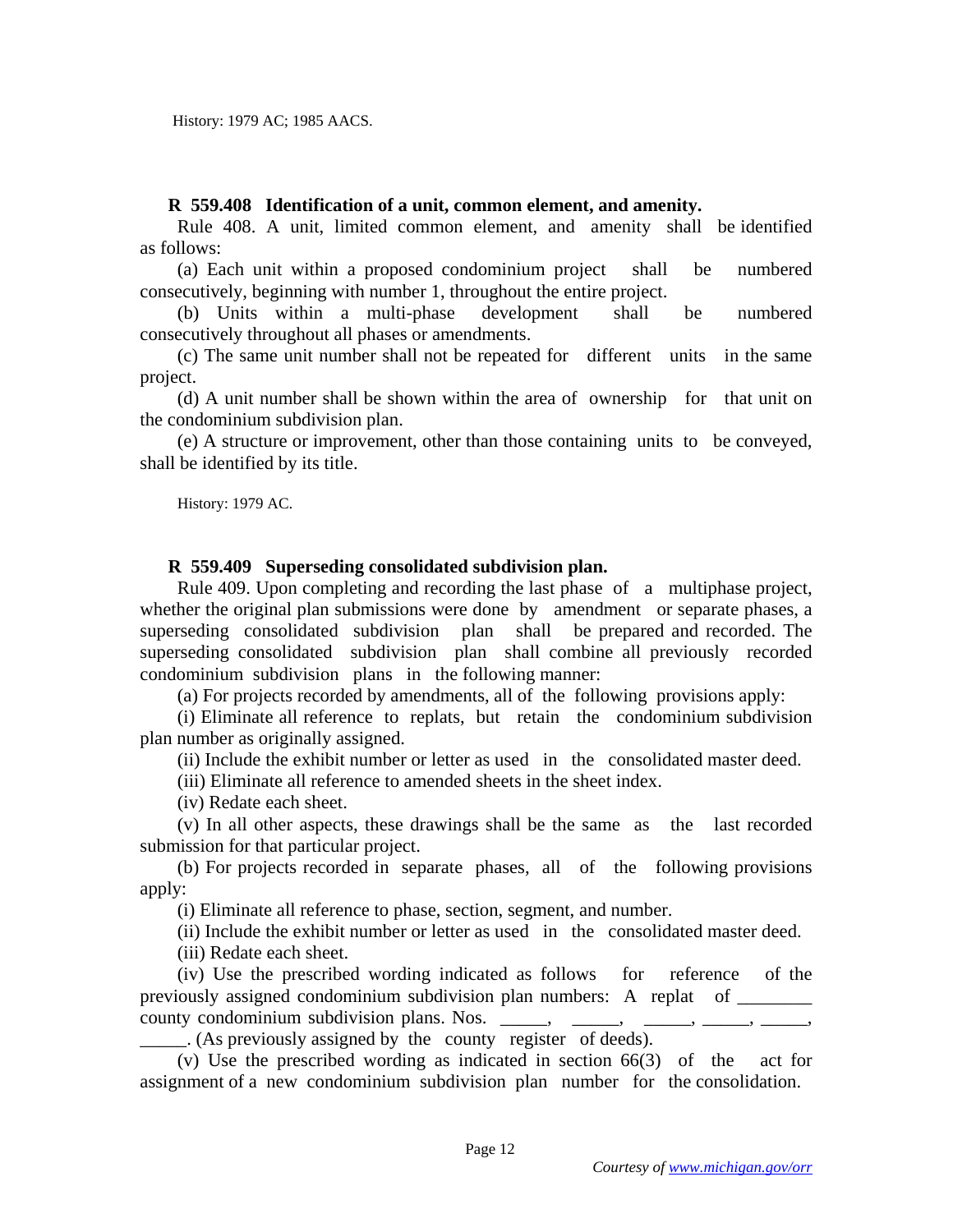(vi) Remove all boundaries on the site, survey, utility, and floodplain plans which are now contiguous due to the consolidation of properties.

 (vii) Revise the property description to be 1 description of the consolidated property.

History: 1979 AC; 1985 AACS.

#### **R 559.410 Amendments and replats.**

 Rule 410. (1) Each condominium subdivision may be amended to reflect changes in the boundaries of a condominium unit, or the addition or elimination of condominium units which are constituted as a replat, as specified in section 67 of the act. An amendment may also reflect changes in the boundaries of the land, correction of errors, as-built plans, and changes in common elements. All changes in the originally recorded condominium plans shall be made in accordance with the following requirements:

(a) Each revised sheet shall be redated.

(b) Only the revised sheets and cover sheet shall be recorded.

 (c) The sheets being replaced and any new sheets shall be indicated in the sheet index.

 (2) An amendment or a replat to an originally recorded condominium subdivision plan may be prepared by the original land surveyor, architect, or civil engineer or any other such professional licensed to practice in Michigan. If a different professional, other than the original person, prepares the amendment or replat and does not intend to take full responsibility for the entire sheet, that sheet shall not be excluded or amended out of the complete set of plans. The items that the amending or replatting professional is responsible for shall be clearly indicated on that amendment.

History: 1979 AC; 1985 AACS.

### **R 559.411 As-built condominium subdivision plans.**

 Rule 411. (1) Not later than 1 year after completion of construction of all buildings and improvements represented on the proposed condominium subdivision plans, the developer shall cause an architect, engineer, or surveyor to prepare asbuilt drawings depicting the project as constructed. These drawings shall be recorded immediately following their completion. These plans shall contain as-built data of all the following:

(a) The coordinate values of the various buildings or units.

(b) All dimensions of the various buildings and units.

(c) The location of all permanent improvements.

(d) The relationship of the buildings to a true meridian.

(e) All general and limited common elements.

(f) Area of each unit.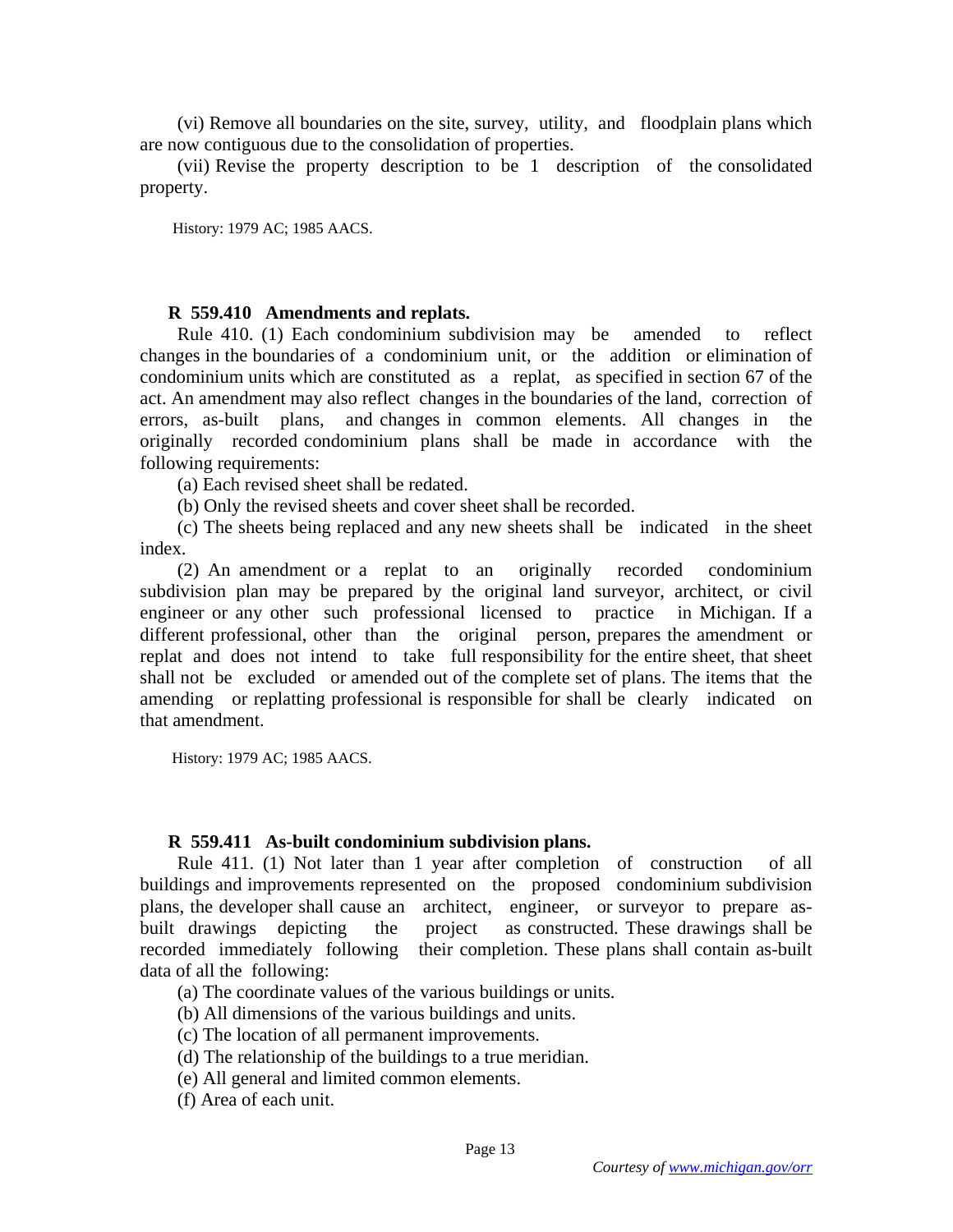(g) Floor elevations.

 (2) Each sheet of the as-built condominium subdivision plan shall be labeled "as-built dated \_\_\_\_\_\_\_\_\_\_," and the notations representing the project as proposed shall be removed.

 (3) A condominium subdivision plan which is comprised entirely of existing buildings and for which as-built data were used in the preparation of the plans need not have as-built drawings submitted.

History: 1979 AC; 1985 AACS.

# **R 559.412 Rescinded.**

History: 1979 AC; 1985 AACS.

### **R 559.413 Easements and dedicated thoroughfares.**

 Rule 413. A thoroughfare which is proposed to be dedicated to the municipality, county, or state shall be designated on the condominium subdivision plans as "proposed dedication." An easement providing adequate ingress and egress over the proposed dedication shall be provided and shown on the condominium subdivision plan in all cases, unless the road was dedicated before recordation of the master deed or subject amendment.An easement required for establishment and operation of a condominium project, whether for benefit or burden, shall be recorded before recordation of the master deed or subject amendment. Description of the easement may be made by reference to the liber and page number where it is recorded. However, the easement shall be drawn on the survey plan and shall conform to the description as recorded.

History: 1979 AC; 1985 AACS.

### **R 559.414 Rescinded.**

History: 1979 AC; 1985 AACS. Eff.

### **R 559.415 Recordation of the condominium subdivision plan.**

 Rule 415. A condominium subdivision plan shall be recorded in the county in which the project is located. If a project crosses county lines, it shall be recorded in both counties. The condominium subdivision plan number shall be assigned by the county in consecutive sequence, beginning with number 1, according to section 66(3) of the act. The county shall show the number which it has assigned in the spaces provided in the master deed and condominium subdivision plan, and shall keep an accurate record of those numbers. The condominium subdivision plan shall be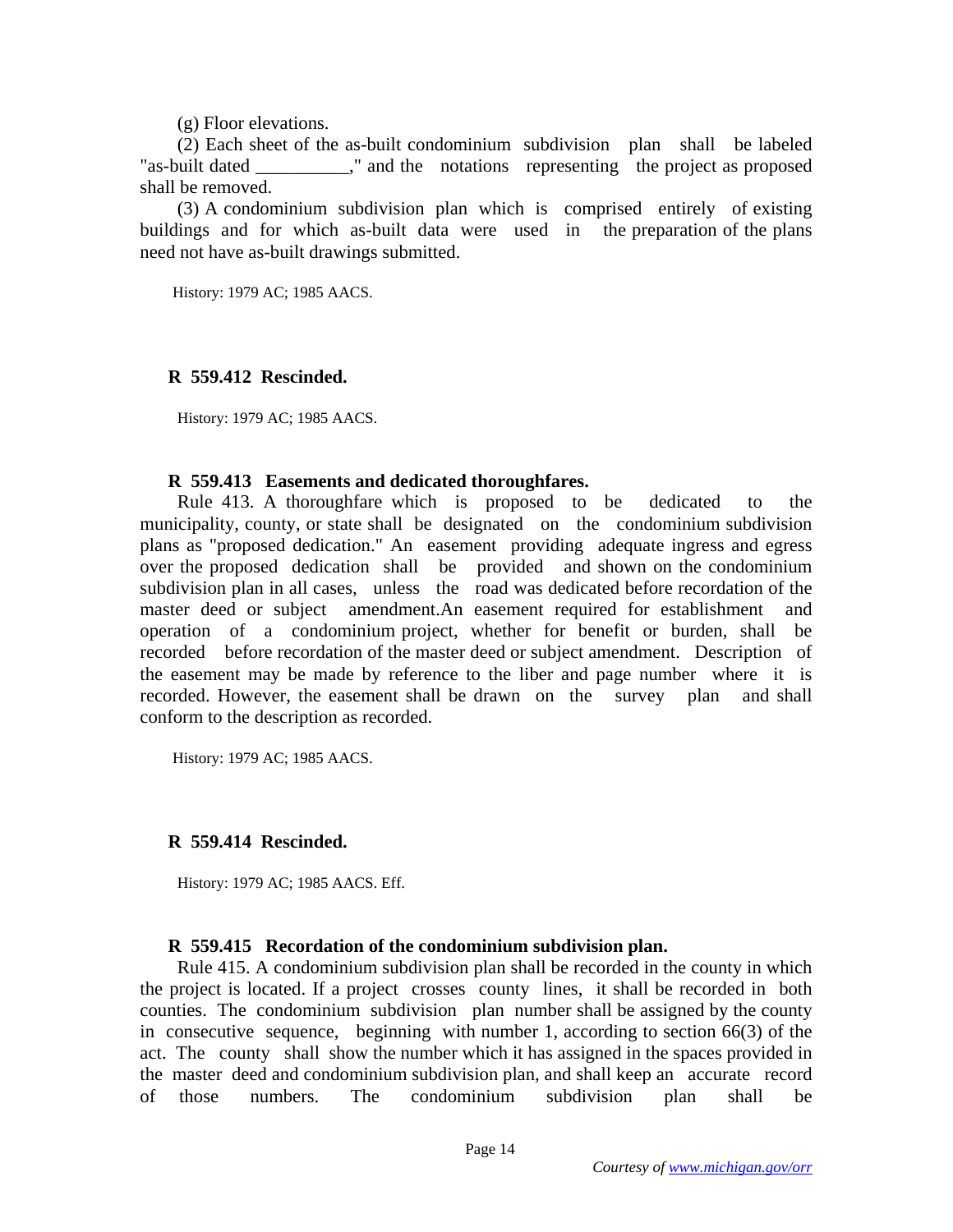photographically reduced, by the developer, to approximately 8 1/2 inches by 14 inches, and submitted for recording. The same condominium subdivision plan in a size measuring 24 inches by 36 inches shall be delivered to, and retained by, the county register of deeds office. Either plan which is retained by the county register of deeds office shall be available for inspection upon request.

History: 1979 AC.

## **PART 5. BYLAWS IN A MASTER DEED**

#### **R 559.501 Condominium bylaws generally.**

 Rule 501. (1) The condominium bylaws shall be attached to, and incorporated by reference in, the master deed.

 (2) The condominium bylaws shall contain the mandatory provisions of section 54 of the act and as set forth in this part.

 (3) An amendment to, or a change in, the condominium bylaws shall be effective upon recordation and the master deed or bylaws shall so state.

 (4) If the association of co-owners administering the affairs of the condominium project is a corporation, the corporation's bylaws are hereinafter designated corporate bylaws or association bylaws and shall not be confused with condominium bylaws, hereinafter referred to as "bylaws."

(5) The bylaws shall state all of the following:

(a) The name and location of the condominium project.

(b) The purpose of the bylaws.

 (c) Whether the project is a residential condominium, an industrial condominium, a commercial condominium, a professional condominium, a campsite condominium, a marina condominium, a mobile home condominium, or other type of condominium.

(d) Any restrictions affecting the use of individual units or common elements.

History: 1979 AC; 1985 AACS.

#### **R 559.502 Administration and membership provisions.**

 Rule 502. (1) The bylaws shall designate the association of co-owners as responsible for the management and administration of the common elements, property, easements, and the affairs of the condominium project. The association of coowners may form or organize an entity for managing the property or otherwise provide for independent management of the project.The bylaws shall indicate the form of the association of co-owners; that is, whether it was created and will operate as a profit or nonprofit corporation, a partnership, or an unincorporated association.

 (2) The bylaws may provide reasonable provisions to facilitate the development and sale of the project by the developer until completion of the project.

(3) The bylaws shall comply with section 52 of the act.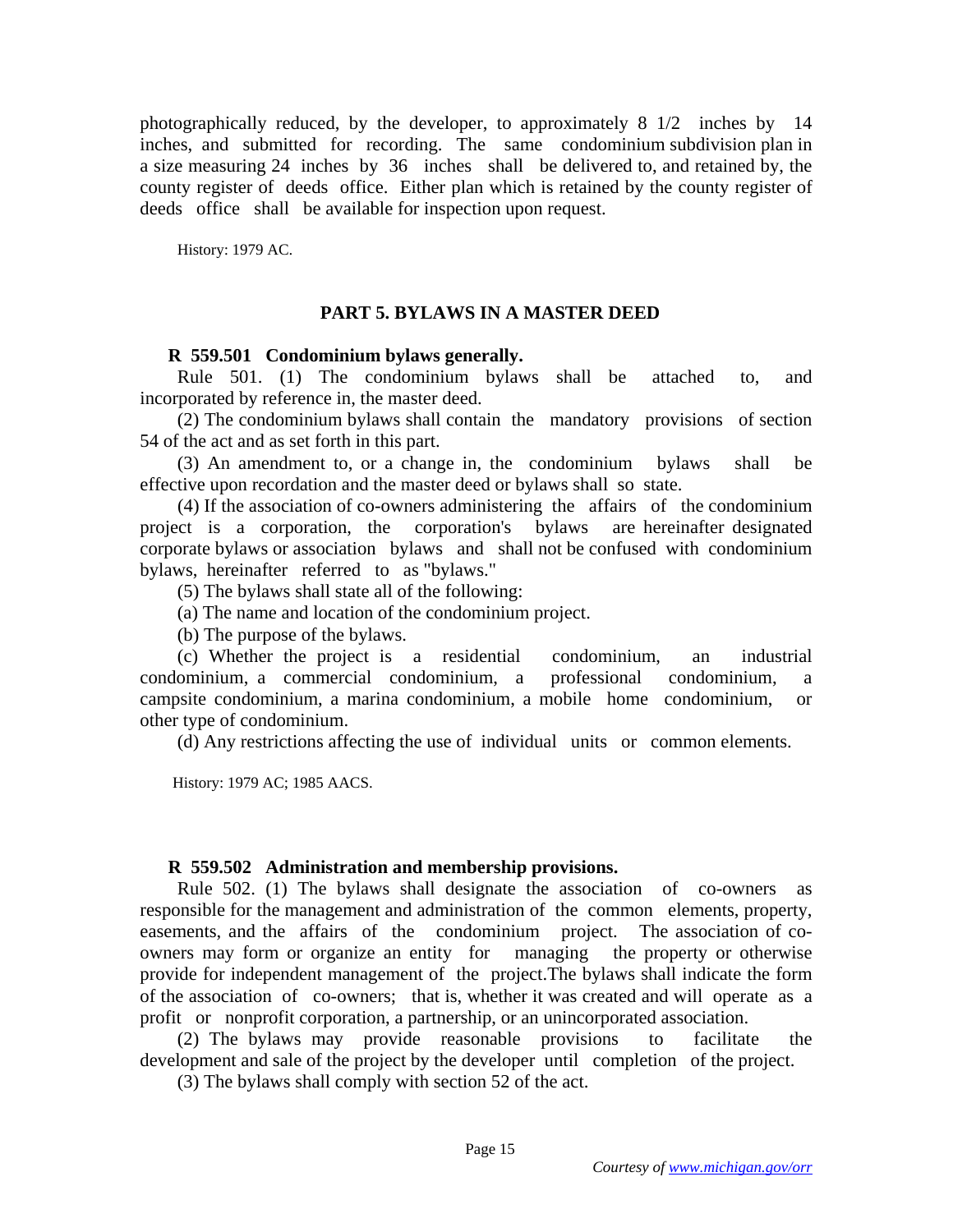(4) The bylaws shall provide that membership in the association of co-owners shall be limited to persons who own 1 or more units in the condominium project and each co-owner shall be a member of the association of co-owners.

History: 1979 AC; 1985 AACS.

#### **R 559.503 Rescinded.**

 History: 1979 AC; 1985 AACS. Eff.

#### **R 559.504 Books; inspection; cost of annual audit.**

 Rule 504. The bylaws shall provide that the books shall be maintained in accordance with section 57 of the act. The cost of the annual audit shall be an expense of administration. The right of inspection of the books by co-owners may be limited to a reasonable time and place specified in the bylaws.

History: 1979 AC.

#### **R 559.505 Copies of condominium documents; availability.**

 Rule 505. The bylaws shall provide that the association of co-owners shall keep current copies of the recorded master deed and amendments and all other condominium documents available for inspection in accordance with section 68 of the act.

History: 1979 AC; 1985 AACS.

#### **R 559.506 Destruction or condemnation of property.**

 Rule 506. The bylaws shall set forth the rights of the co-owners and the procedures to be followed in case of partial or complete destruction, or partial or complete taking by condemnation.

History: 1979 AC.

#### **R 559.507 Mortgages.**

 Rule 507. The bylaws shall provide that a co-owner who mortgages his or her unit shall notify the association of co-owners of the name and address of the mortgagee, and that the association of co-owners shall maintain such information in a book entitled, "Mortgages of Units." The association of co-owners may notify the mortgagee of unpaid assessments due from the co-owner of such unit. The association of co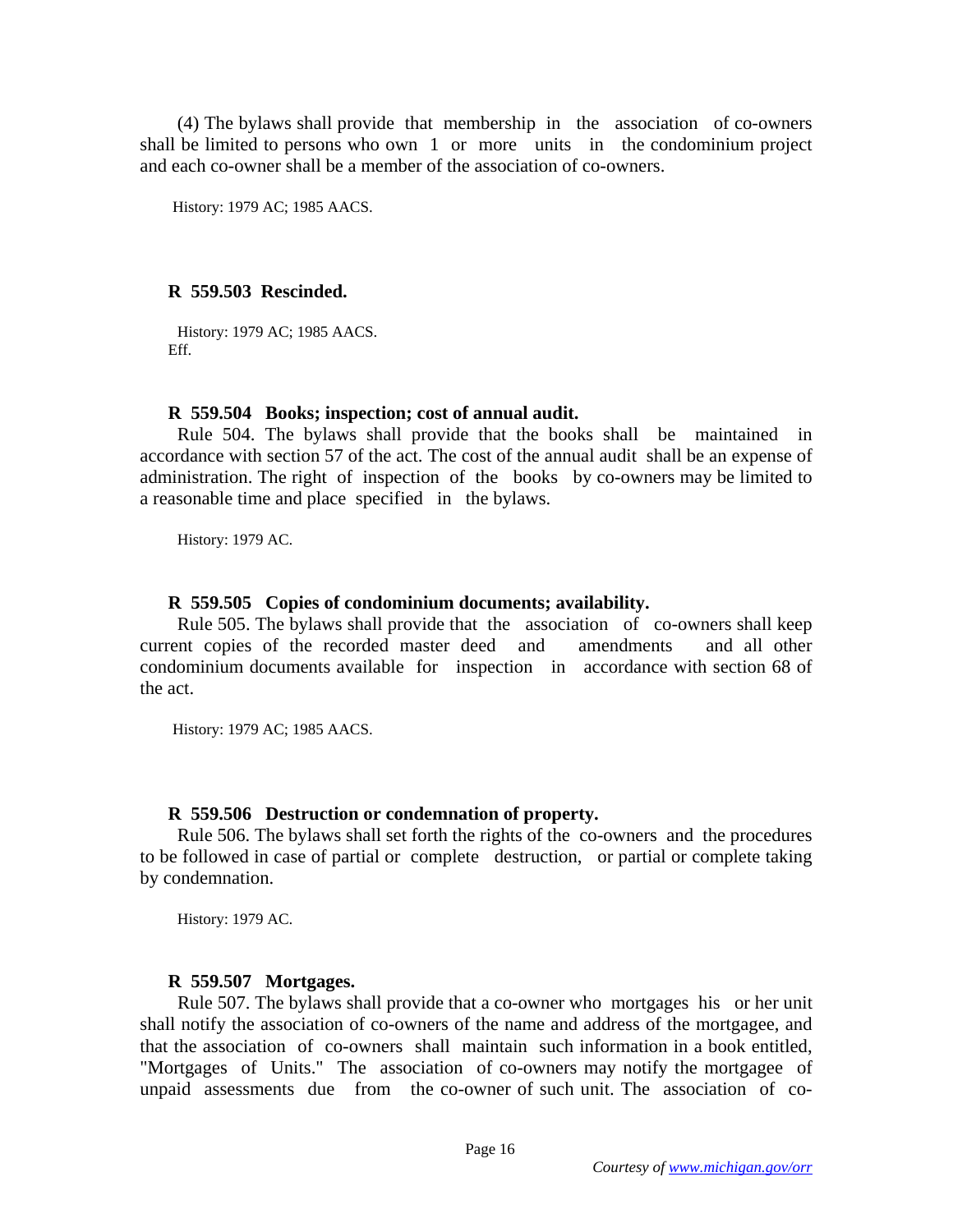owners shall furnish an individual mortgagee with complete information on all insurance carried by the association of co-owners.

History: 1979 AC.

# **R 559.508 Insurance.**

 Rule 508. The bylaws shall provide that the association of co-owners shall carry insurance for fire and extended coverage, vandalism and malicious mischief, and, if applicable, liability and workers' disability compensation, pertinent to the ownership, use, and maintenance of the premises and that all premiums for insurance carried by the association shall be an expense of administration. The association may carry other insurance coverage, including cross-coverage for damages done by 1 coowner to another.

History: 1979 AC.

# **R 559.509 Structural repair or modification of unit; access to unit by designated person.**

 Rule 509. (1) The bylaws shall provide that a co-owner who desires to make a structural repair or modification of his or her unit shall first obtain written consent of the association of co-owners. The association shall not consent if such repair or modification may jeopardize or impair the structural soundness or safety, or both, of the project.

 (2) The bylaws shall provide that any person designated by the association of co-owners shall have access to each unit as necessary during reasonable hours, upon notice to the occupant thereof, for maintenance, repair, or replacement of any of the common elements therein or accessible therefrom, and shall have access to each unit without notice for making emergency repairs necessary to prevent damage to other units or the common elements, or both.

History: 1979 AC.

# **R 559.510 Compliance with act, master deed and bylaws, the articles of association, and rules and regulations adopted by association.**

 Rule 510. The bylaws shall provide, in accordance with section 65 of the act, that all present and future co-owners, tenants, and any other persons or occupants using the facilities of the project in any manner are subject to, and shall comply with, the act, the master deed and bylaws, and the articles of association, and rules and regulations adopted by the association of co-owners.

History: 1979 AC.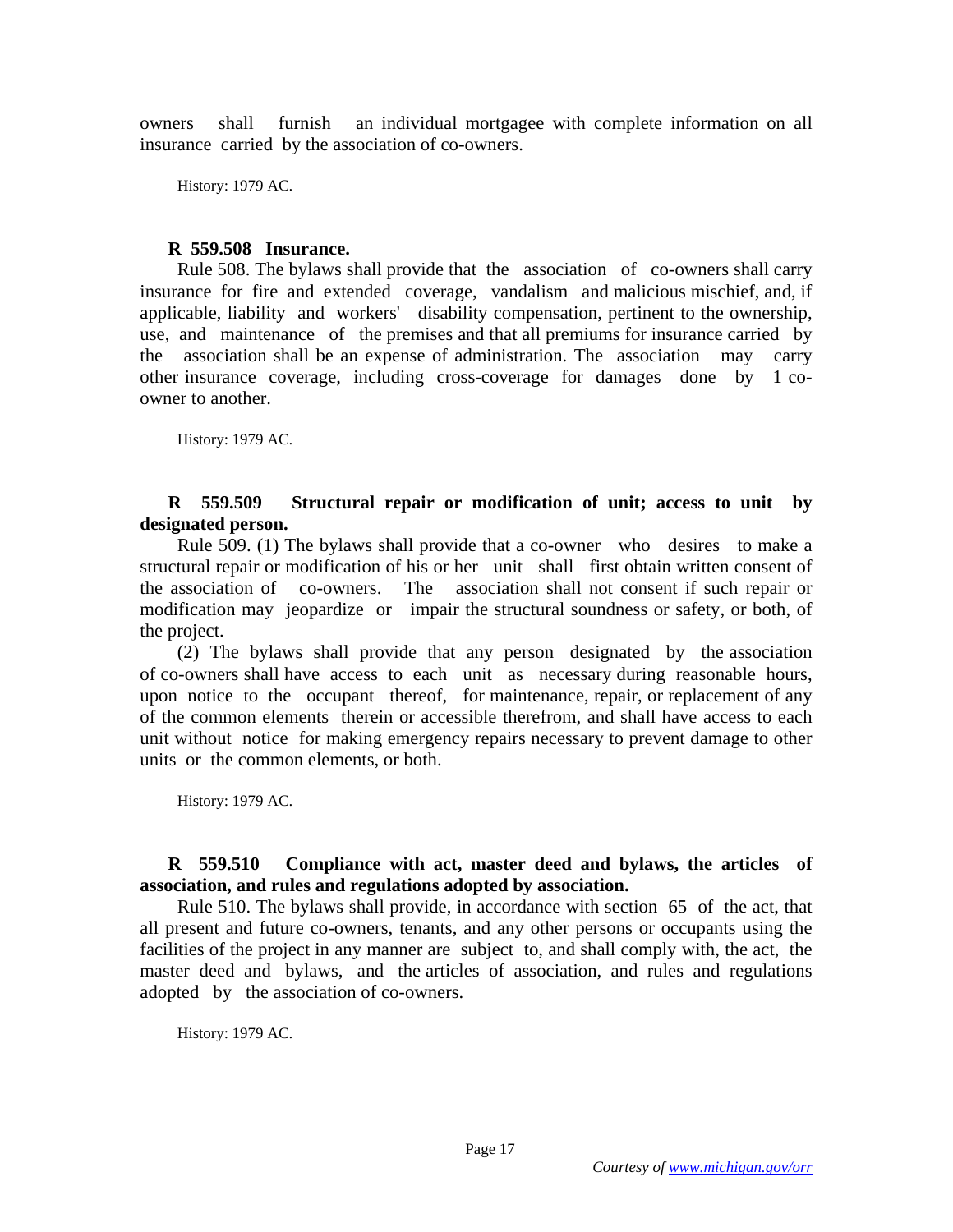# **R 559.511 Reserve fund for major repairs and replacement of common elements.**

 Rule 511. (1) The bylaws shall provide that the association of co-owners shall maintain a reserve fund for major repairs and replacement of common elements in accordance with section 105 of the act. The co-owners' association shall maintain a reserve fund which, at a minimum, shall be equal to 10% of the association's current annual budget on a noncumulative basis.

 (2) The funds contained in the reserve fund required to be established by section 105 of the act shall only be used for major repairs and replacement of common elements.

 (3) There shall be set aside the amount of funds required by subrule (1) of this rule by the time of the transitional control date. The developer shall be liable for any deficiency in this amount at the transitional control date.

 (4) The following statement shall be contained in the bylaws: "The minimum standard required by this section may prove to be inadequate for a particular project. The association of co-owners should carefully analyze their condominium project to determine if a greater amount should be set aside, or if additional reserve funds should be established for other purposes."

History: 1979 AC; 1985 AACS.

### **R 559.512 Resolution of disputes, claims, or grievances.**

 Rule 512. The bylaws shall provide for procedures, in accordance with sections 106 and 107 of the act, to resolve any dispute, claim, or grievance arising out of, or relating to, the interpretation or the application of the master deed, the bylaws, or the management agreement, if any. The bylaws may provide for arbitration or other methods of resolving disputes, claims, or grievances arising among or between co-owners or between co-owners and the association of co-owners or between the association and a management company. If arbitration is requested by the parties to such a dispute, claim, or grievance, the dispute, claim, or grievance may be submitted to arbitration and the parties shall accept the arbitrator's decision as final and binding. The bylaws may provide for the application of the commercial arbitration rules, as amended, of the American arbitration association.

History: 1979 AC.

### **R 559.513 Assessments.**

 Rule 513. The bylaws shall set forth detailed information concerning assessments. The method by which assessments are to be made shall be included and shall provide that the board of directors of the association shall establish an annual budget.

History: 1979 AC.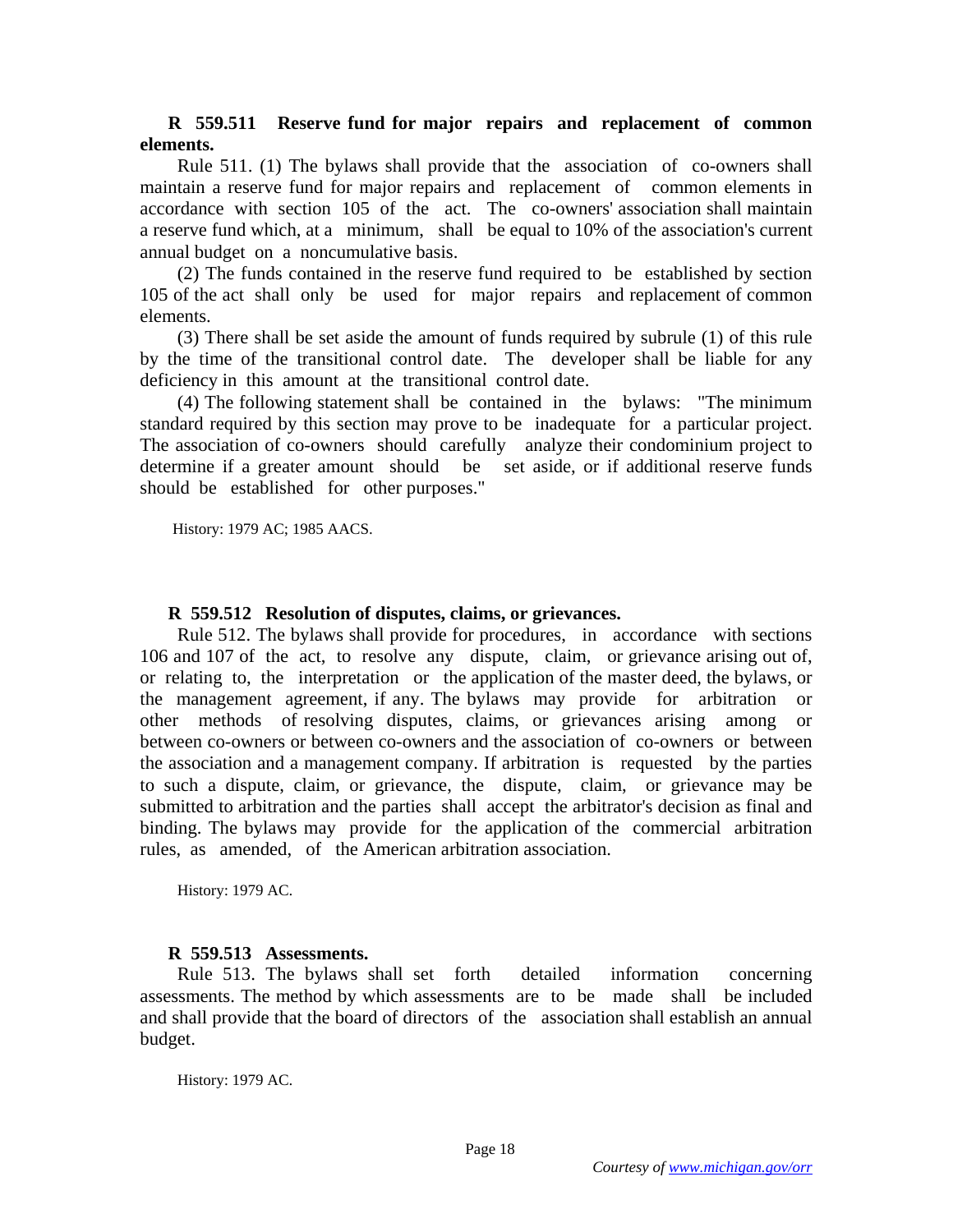#### **R 559.514 Liens.**

 Rule 514. (1) The bylaws may outline the procedures to be followed in the event of the attachment of a mechanic's lien, and shall make reference to the provisions of section 132 of the act.

 (2) The bylaws shall outline the procedures to be followed when a co-owner's unpaid assessments owed to the association become a lien on the co-owner's unit and shall contain the provisions in sections 108 and 111 of the act.

History: 1979 AC.

### **R 559.515 Leasing.**

 Rule 515. The bylaws shall contain provisions for leasing condominium units and shall contain provisions pursuant to section 112 of the act.

History: 1979 AC; 1985 AACS.

### **PART 6. APPROVAL OF A MASTER DEED**

# **R 559.601--R 559.607 Rescinded.**

History: 1979 AC; 1985 AACS.

# **PART 7. PERMIT TO SELL AND SALES**

### **R 559.701--R 559.704 Rescinded.**

 History: 1979 AC; 1985 AACS. Eff.

### **PART 8. ESCROW**

### **R 559.801--R 559.803 Rescinded.**

History: 1979 AC; 1985 AACS.

#### **PART 9. DISCLOSURE STATEMENT**

#### **R 559.901 Disclosure statement generally.**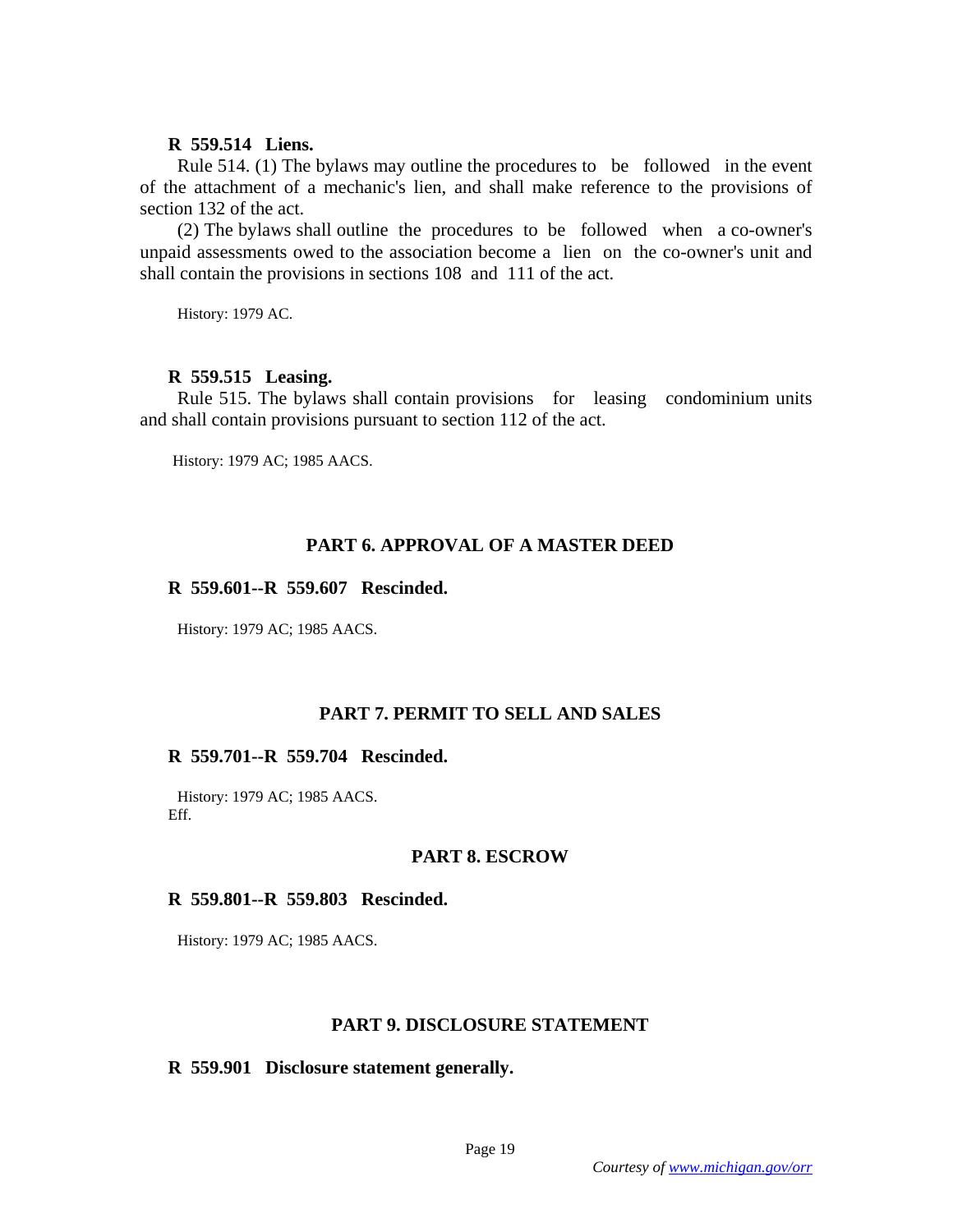Rule 901. (1) Pursuant to section 84a of the act, the developer shall prepare a disclosure statement at the time of recordation of the master deed. A disclosure statement shall not be used unless it meets the requirements set forth in the act and these rules. A disclosure statement shall be amended before further use if there is a material change in the information contained therein.

 (2) Pursuant to sections 84 and 84a of the act, the developer shall furnish a copy of a current, effective disclosure statement to a prospective condominium purchaser not less than 9 business days before a binding purchase agreement.

History: 1979 AC; 1985 AACS.

#### **R 559.902 Format.**

 Rule 902. (1) The disclosure statement shall be prepared in pamphlet form or in any similar form in which the pages are securely fastened together. Any typing, printing, or duplication process may be employed if it produces clear and legible copies.

 (2) The items required to be disclosed by R 559.903 shall, unless otherwise indicated, be disclosed under separate headings.

 (3) The pages of the disclosure statement shall be consecutively numbered beginning after the cover page and the table of contents with page 1. All the pages shall be the same size.

History: 1979 AC; 1985 AACS.

### **R 559.903 Information to be included in the disclosure statement.**

 Rule 903. (1) The disclosure statement shall fully and accurately disclose those facts or characteristics about a condominium project and a developer which are deemed material. "Material," as used in the preceding sentence, refers to those factors which might reasonably affect a prospective purchaser's decision to accept or reject the offer to purchase the condominium unit. Where material information is not known by the developer, such facts shall be stated with a brief explanation.

 (2) The information presented in the disclosure statement shall not obscure the facts, encourage a misinterpretation of the facts, or otherwise mislead the reader. No information is to be incorporated by reference to an extrinsic source which is not readily available to an ordinary prospective purchaser.

 (3) The language of the disclosure statement shall be readily understandable by a lay person. Legal phraseology, technical terms, and terms of art are to be avoided where possible.

 (4) Brevity is desirable to the extent consistent with the purpose of the disclosure statement and the rules governing its preparation. Thus, the contents of the disclosure statement shall be limited to factual information.

 (5) The disclosure statement shall contain a cover page and a table of contents which identifies the sections and subsections of the disclosure statement.